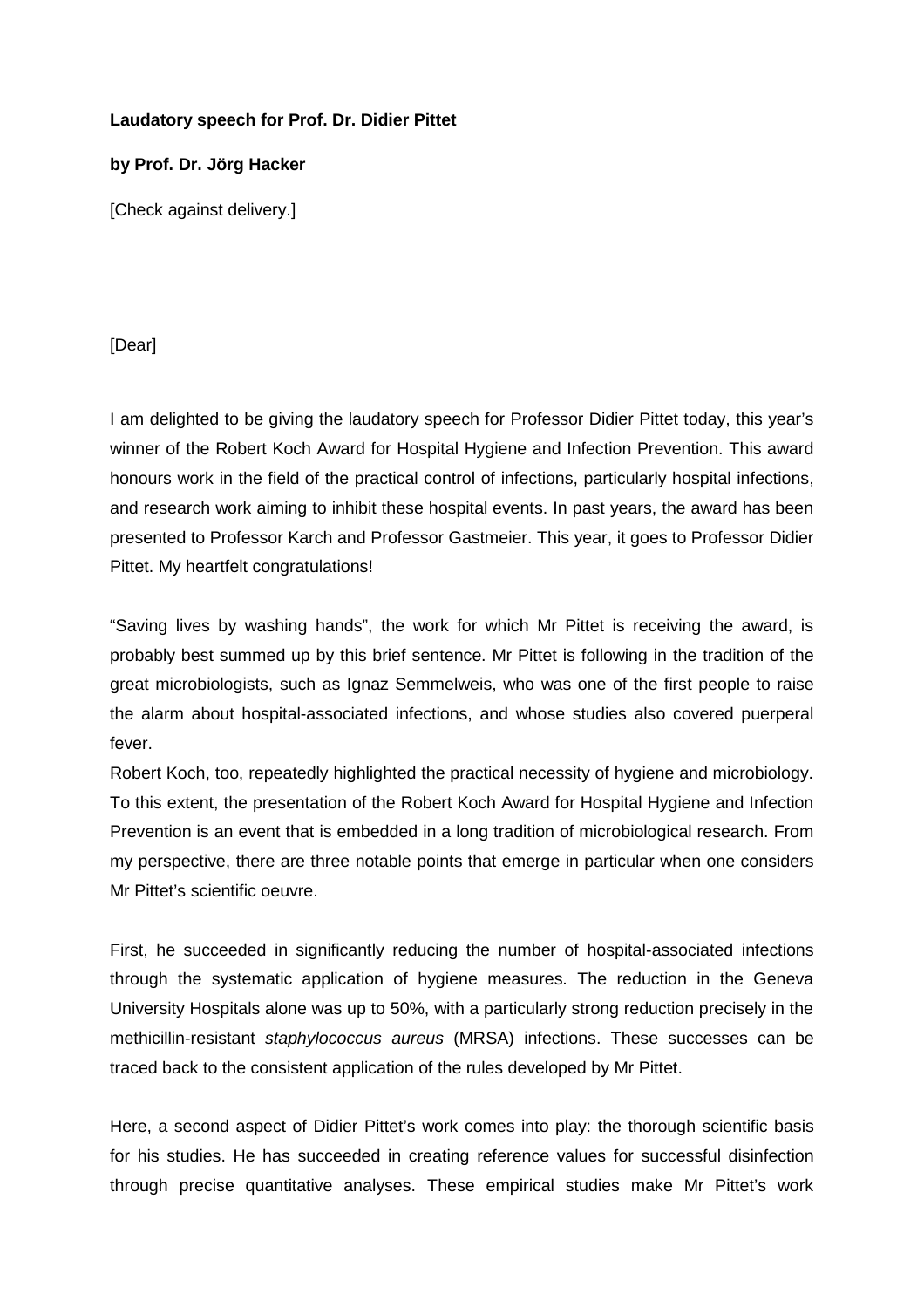particularly valuable. At the same time, he has been able to publish his work in the best journals of the world, including the "Lancet" and other publishing organs. He also had no qualms, as he once reported, about going into the operating theatre himself with a stop watch in order to check how long staff took to wash their hands. He then optimised disinfection solutions one step at a time, using mainly alcoholic preparations.

A third point should be emphasised: Didier Pittet conducted his work on a strictly international basis. We all know that microbes know no boundaries, and this also applies to hospital-associated pathogens. Mr Pittet has also earned his reputation as the "exporter" of the Geneva hand hygiene model. Here, he worked in particular with the World Health Organisation, the WHO, where he has been actively involved since 2005. He also repeatedly organised cooperation with foreign partners himself. As a result, an increasing number of hospitals signed up for his Geneva hand hygiene model. In Germany, too, the highly successful campaign "Aktion saubere Hände" (Clean Hands Initiative) can partly also be traced back to Mr Pittet's work.

The reason why he views the world solely in international, global terms, is possibly due to the fact that he grew up in the international city of Geneva. He also went to school and studied medicine here. He very soon began to dedicate his work to the fight against hospitalassociated microbes. In 1992, he became director of the "Hospital Infection Control Programme" at the University of Geneva. Here, he also intensively pursued his teaching work. In 2000, Didier Pittet became a professor, and in 2010, he was made a full professor at the Geneva University Hospitals. He was also awarded a series of fellowships, enabling him to gain further qualifications. From 1983 to 1986, for example, he worked at the Department for Internal Medicine in Geneva, which was managed by the well-known, successful infection specialist François Waldvogel. From 1990 to 1992, he gained experience at Iowa Hospital.

Naturally, Didier Pittet has received many awards. The extent of his international network is underscored by the fact that he received three honorary professorships in China (in 2005 in Hong Kong, in 2006 in Shanghai and in 2013 in Chengdu). He has also been a visiting professor at Imperial College London since 2003. Didier Pittet has received a long and impressive list of awards. Here, I would like to mention in particular the Semmelweis Research Prize and the Hygiene Prize awarded by the Rudolf Schülke Foundation, both from 1999. Mr Pittet has also been presented with the Award of Excellence in Clinical Biology and Infectious Diseases of the European Society of Clinical Microbiology and Infectious Diseases, and in 2007 was made an Honorary Commander of the Order of the British Empire.